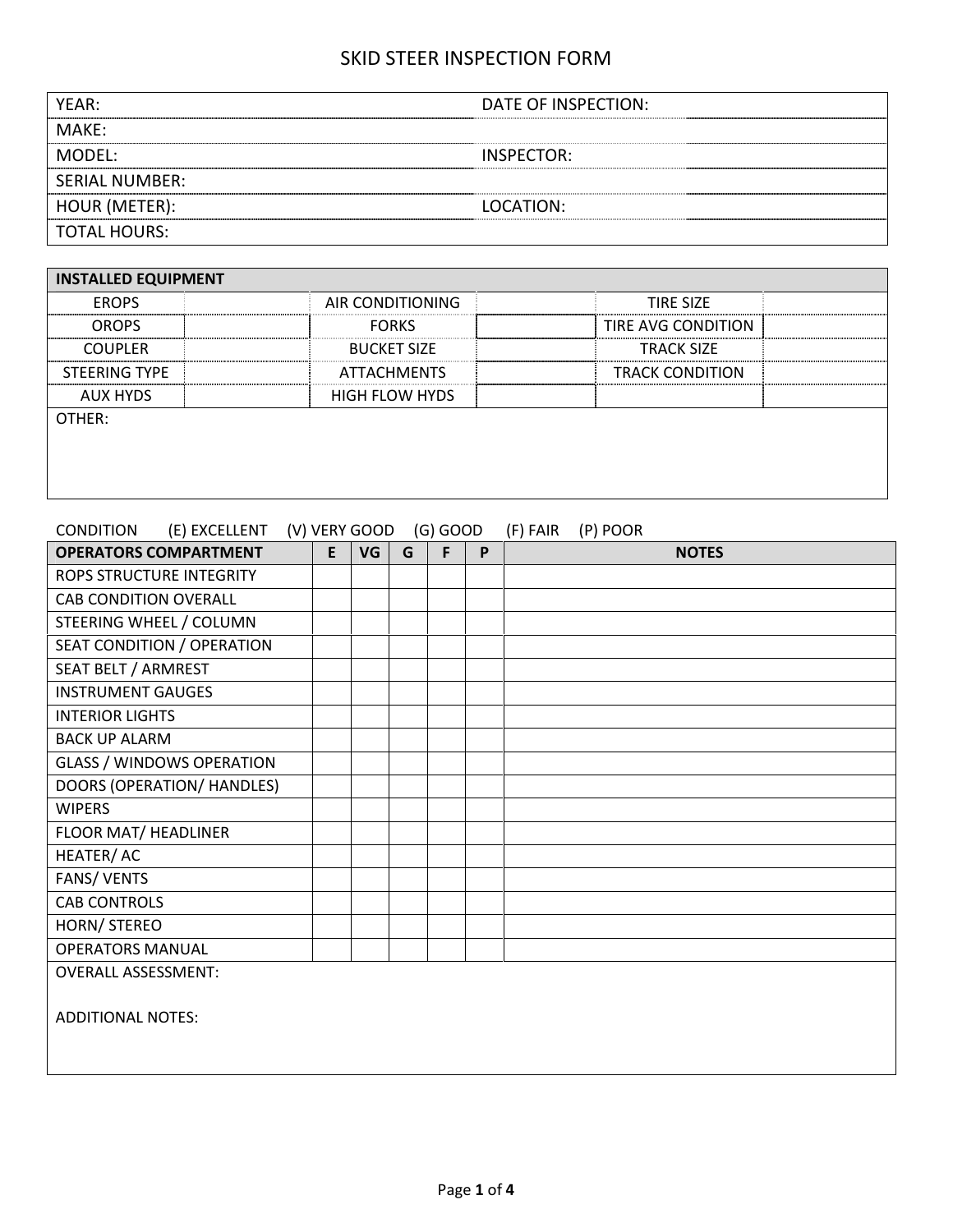| (E) EXCELLENT (V) VERY GOOD (G) GOOD<br>CONDITION |   |               |   |            |              | (F) FAIR<br>(P) POOR |  |  |  |  |  |
|---------------------------------------------------|---|---------------|---|------------|--------------|----------------------|--|--|--|--|--|
| <b>COSMETIC / EXTERIOR</b>                        | E | VG            | G | F          | $\mathsf{P}$ | <b>NOTES</b>         |  |  |  |  |  |
| <b>STEPS / GRAB IRON</b>                          |   |               |   |            |              |                      |  |  |  |  |  |
| <b>FENDERS</b>                                    |   |               |   |            |              |                      |  |  |  |  |  |
| <b>HOOD CONDITION (OPEN/CLOSE)</b>                |   |               |   |            |              |                      |  |  |  |  |  |
| PAINT/ DECALS                                     |   |               |   |            |              |                      |  |  |  |  |  |
| <b>COUNTERWEIGHT/ RADIATOR</b>                    |   |               |   |            |              |                      |  |  |  |  |  |
| <b>UNDERNEATH</b>                                 |   |               |   |            |              |                      |  |  |  |  |  |
| <b>INSPECTION/ ENGINE DOORS</b>                   |   |               |   |            |              |                      |  |  |  |  |  |
| <b>FRONT/ REAR LIGHTS</b>                         |   |               |   |            |              |                      |  |  |  |  |  |
| <b>OVERALL ASSESSMENT:</b>                        |   |               |   |            |              |                      |  |  |  |  |  |
| <b>ADDITIONAL NOTES:</b>                          |   |               |   |            |              |                      |  |  |  |  |  |
|                                                   |   |               |   |            |              |                      |  |  |  |  |  |
|                                                   |   |               |   |            |              |                      |  |  |  |  |  |
| <b>CONDITION</b><br>(E) EXCELLENT                 |   | (V) VERY GOOD |   | $(G)$ GOOD |              | (F) FAIR<br>(P) POOR |  |  |  |  |  |
| <b>STRUCTURAL</b>                                 | E | VG            | G | F          | P            | <b>NOTES</b>         |  |  |  |  |  |
| <b>STRUCTURAL DAMAGE</b>                          |   |               |   |            |              |                      |  |  |  |  |  |
| <b>FRAME CRACKS</b>                               |   |               |   |            |              |                      |  |  |  |  |  |
| <b>COUPLER CONDITION</b>                          |   |               |   |            |              |                      |  |  |  |  |  |
| <b>LOADER FRAME CRACKS</b>                        |   |               |   |            |              |                      |  |  |  |  |  |
| LEFT CYLINDER PINS                                |   |               |   |            |              |                      |  |  |  |  |  |
| <b>BUCKET PINS</b>                                |   |               |   |            |              |                      |  |  |  |  |  |
| <b>ROPS</b>                                       |   |               |   |            |              |                      |  |  |  |  |  |
| <b>OVERALL ASSESSMENT:</b>                        |   |               |   |            |              |                      |  |  |  |  |  |

#### CONDITION (E) EXCELLENT (V) VERY GOOD (G) GOOD (F) FAIR (P) POOR

| <b>BUCKET/ ATTACHMENTS</b>      | E | VG | G | F | P | <b>NOTES</b> |
|---------------------------------|---|----|---|---|---|--------------|
| BUCKET/ MAKE/ MODEL/ SIZE       |   |    |   |   |   |              |
| <b>BUCKET OVERALL CONDITION</b> |   |    |   |   |   |              |
| <b>BUCKET FLOOR</b>             |   |    |   |   |   |              |
| <b>BUCKET EDGE</b>              |   |    |   |   |   |              |
| <b>CUTTING EDGE/ TOOTH</b>      |   |    |   |   |   |              |
| <b>ATTACHMENT TYPE (FORKS)</b>  |   |    |   |   |   |              |
| <b>ATTACHMENT CONDITION</b>     |   |    |   |   |   |              |
| <b>ATTACHMENT TYPE</b>          |   |    |   |   |   |              |
| <b>ATTACHMENT CONDITION</b>     |   |    |   |   |   |              |
| <b>ATTACHMENT TYPE</b>          |   |    |   |   |   |              |
| <b>ATTACHMENT CONDITION</b>     |   |    |   |   |   |              |
| <b>OVERALL ASSESSMENT:</b>      |   |    |   |   |   |              |
|                                 |   |    |   |   |   |              |
| <b>ADDITIONAL NOTES:</b>        |   |    |   |   |   |              |
|                                 |   |    |   |   |   |              |
|                                 |   |    |   |   |   |              |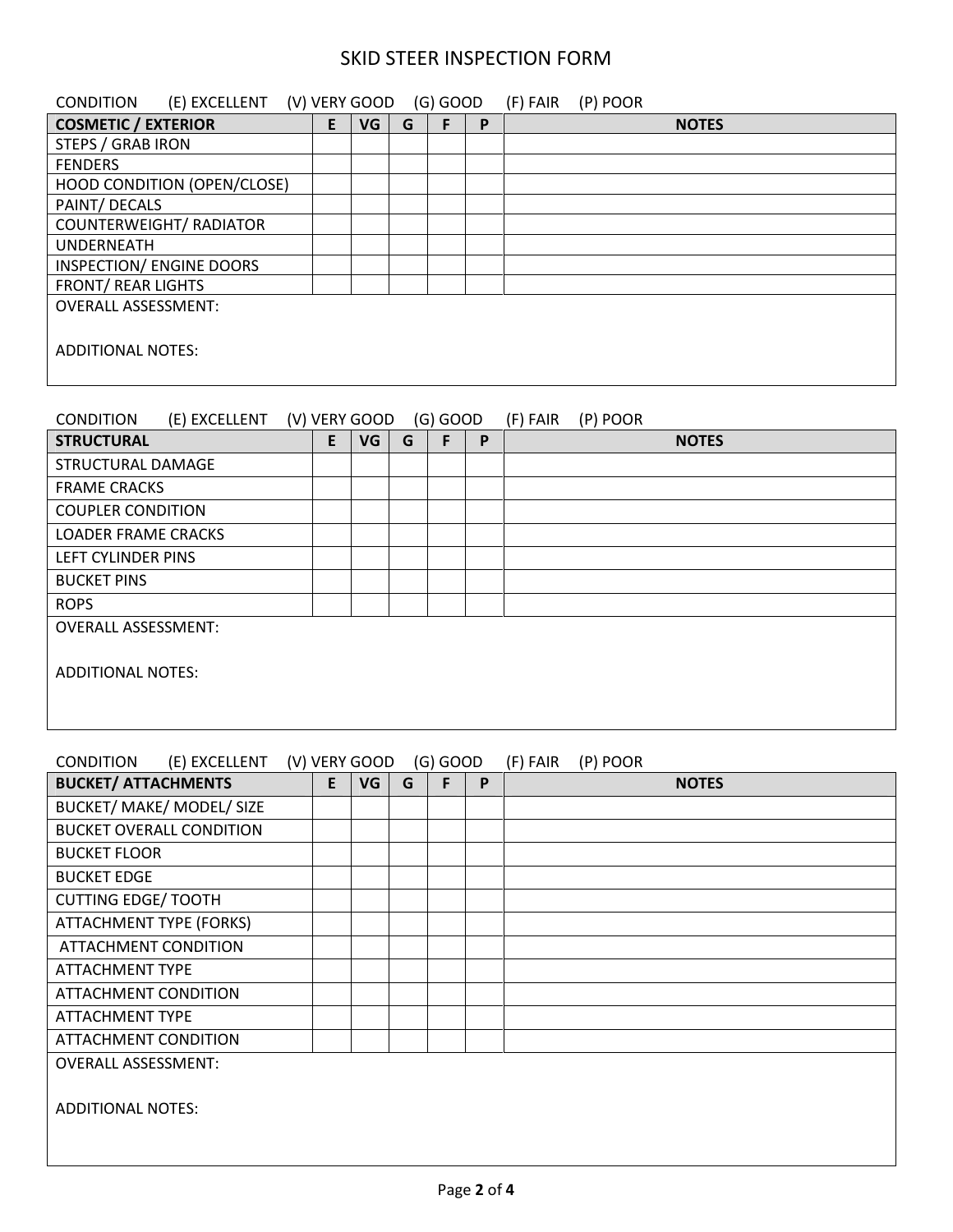| (E) EXCELLENT (V) VERY GOOD (G) GOOD<br><b>CONDITION</b> |    |    |   |   |   | (F) FAIR | (P) POOR |              |
|----------------------------------------------------------|----|----|---|---|---|----------|----------|--------------|
| <b>POWERTRAIN</b>                                        | E. | VG | G | F | P |          |          | <b>NOTES</b> |
| <b>ENGINE MAKE/ MODEL</b>                                |    |    |   |   |   |          |          |              |
| <b>EPI TIER</b>                                          |    |    |   |   |   |          |          |              |
| ENGINE S/N                                               |    |    |   |   |   |          |          |              |
| SMOKE/ BLOW BY                                           |    |    |   |   |   |          |          |              |
| ENGINE OIL LEVEL CONDITION                               |    |    |   |   |   |          |          |              |
| <b>ENGINE OIL LEAKS</b>                                  |    |    |   |   |   |          |          |              |
| <b>RADIATOR CAP</b>                                      |    |    |   |   |   |          |          |              |
| COOLAN T LEVEL CONDITION                                 |    |    |   |   |   |          |          |              |
| <b>BELTS/HOSES</b>                                       |    |    |   |   |   |          |          |              |
| <b>TURBO</b>                                             |    |    |   |   |   |          |          |              |
| <b>EITHER</b>                                            |    |    |   |   |   |          |          |              |
| <b>TRANSMISSION TYPE</b>                                 |    |    |   |   |   |          |          |              |
| <b>TRANSMISSION OPERATION</b>                            |    |    |   |   |   |          |          |              |
| TRANSMISSION OIL/LEAKS                                   |    |    |   |   |   |          |          |              |
| <b>TRANSMISSION SHIFT CONTROLS</b>                       |    |    |   |   |   |          |          |              |
| <b>TORQUE CONVERTOR</b>                                  |    |    |   |   |   |          |          |              |
| FINAL DRIVES/ DRIVE LINES                                |    |    |   |   |   |          |          |              |
| <b>BRAKES</b>                                            |    |    |   |   |   |          |          |              |
| <b>PARK BRAKE</b>                                        |    |    |   |   |   |          |          |              |
| <b>DIFFERENTIAL LOCK</b>                                 |    |    |   |   |   |          |          |              |
| FRONT/REAR DIFFERENTIAL                                  |    |    |   |   |   |          |          |              |
| <b>OVERALL ASSESSMENT:</b>                               |    |    |   |   |   |          |          |              |
|                                                          |    |    |   |   |   |          |          |              |
| <b>ADDITIONAL NOTES:</b>                                 |    |    |   |   |   |          |          |              |
|                                                          |    |    |   |   |   |          |          |              |
|                                                          |    |    |   |   |   |          |          |              |
|                                                          |    |    |   |   |   |          |          |              |

#### CONDITION (E) EXCELLENT (V) VERY GOOD (G) GOOD (F) FAIR (P) POOR

| <b>TIRES</b>               | <b>TIRE MAKE / MODEL</b>  | % REMAINIING | <b>NOTES</b> |
|----------------------------|---------------------------|--------------|--------------|
| <b>LEFT FRONT</b>          |                           |              |              |
| <b>RIGHT FRONT</b>         |                           |              |              |
| <b>LEFT REAR</b>           |                           |              |              |
| <b>RIGHT REAR</b>          |                           |              |              |
| <b>TIRE SIZE</b>           |                           |              |              |
| <b>TRACKS</b>              | <b>TRACK MAKE / MODEL</b> | % REMAINIING | <b>NOTES</b> |
| <b>LEFT</b>                |                           |              |              |
| <b>RIGHT</b>               |                           |              |              |
| <b>TRACK WIDTH</b>         |                           |              |              |
| <b>OVERALL ASSESSMENT:</b> |                           |              |              |
|                            |                           |              |              |
| <b>ADDITIONAL NOTES:</b>   |                           |              |              |
|                            |                           |              |              |
|                            |                           |              |              |